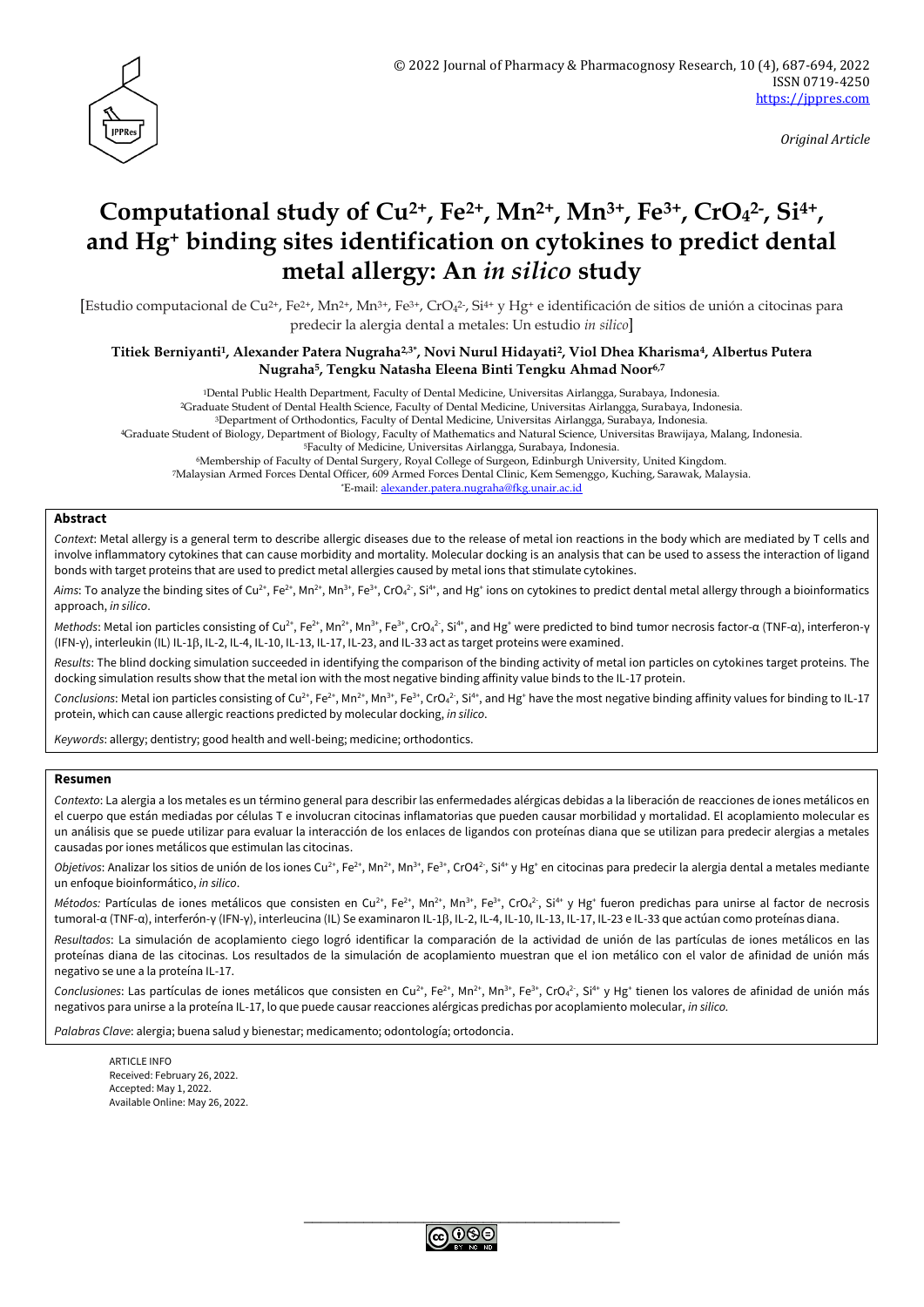# **INTRODUCTION**

Metal is often applied to the body for restorative or rehabilitative purposes, one of which is applied in the oral cavity as a restorative prosthesis; however, sometimes it can cause allergic reactions. Allergy is a general term to describe allergic diseases due to metal ion release reactions in the body that are mediated by T cells and involve inflammatory cytokines (Itoh et al., 2020; Sitalaksmi et al., 2019). Some metals commonly used in dentistry and often cause allergic reactions are nickel, chromium, mercury, palladium, and cobalt. Allergies to metals are classified as cellmediated type IV hypersensitivity reactions (Christensen et al., 2017).

In the human body, metal ions  $Cu^{2+}$ ,  $Fe^{2+}$ ,  $Mn^{2+}$ ,  $Mn^{3+}$ , Fe<sup>3+</sup>, CrO<sub>4</sub><sup>2-</sup>, Si<sup>4+</sup>, and Hg<sup>+</sup> act as allergens. In the intraoral, there is a salivary electrolyte solution that can encourage the release of metal electrons, resulting in ionization or the release of metal ions in the oral cavity. The metal ionization process is very influential on the occurrence of allergic reactions because it can bind to proteins and form haptens, which are then recognized by T-cells, so that they can trigger allergic reactions (Chandu et al., 2014).

Metal allergy can cause various manifestations ranging from mild to severe in the skin and mucosa, such as glossitis, glossalgia, cheilitis, gingivitis, stomatitis, oral lichen planus, certain types of dermatitis associated with periodontal disease, palmoplantar pustulosis, dyshidrotic eczema, urticaria, vasculitis, pruritus, and contact dermatitis (Chandu et al., 2014; Christensen et al., 2017; Takaoka et al., 2021). Based on previous studies, the prevalence of metal allergy in the global population is high; about 17% of women and 3% of men are allergic to nickel, and 1-2% of individuals in the global population are allergic to cobalt, chromium, or both. Metal exposure from dental restorations can also predispose patients to metal allergies (Haddad et al., 2019). In the research of Hosoki et al. (2018), metal allergy morbidity in dentistry includes lichen planus by 21.4%, stomatitis, cheilitis, gingivitis by 7.4%, glossitis by 6.7%, and redness of the oral cavity by 0.7%. Metal allergy in dental restorations can cause oral lichen planus, which is a precancerous lesion. Chronic oral lichen planus can develop into oral squamous cell carcinoma, so allergies to dental restorations made of metal can increase the risk of developing oral cancer with a prevalence of 34% (FDA, 2019).

Metal ions can be released through three different mechanisms: mechanical wear, physiochemical corrosion when the metal devices comes into contact with biological fluids like sweat and blood, and cellular-

gated mechanisms. Metal ion exposure causes a variety of local and systemic immune responses. Metal ions released can activate the immune system by binding to endogenous proteins to form metal– protein complexes, which T lymphocytes recognize as antigens. T lymphocytes activate macrophages to phagocytose various foreign particles, form foreign body giant cells, and release proinflammatory cytokines such as TNF-α, IL-6, and IL-1α/β. Macrophages also produce chemokines that promote inflammatory cell migration and activation, such as MCP-1 (or CCL2) and CCL3 (MIP-1), which cause allergic reactions (Teo Wendy and Schalock, 2016).

Molecular docking is an analysis to assess the interaction of ligand bonds with target proteins which is used to predict the structure of intermolecular complexes formed, either two or more molecules (Ashraf et al., 2021). In metal allergy, molecular docking analysis was carried out to assess the interaction of metal ion particles such as  $Cu^{2+}$ ,  $Fe^{2+}$ ,  $Mn^{2+}$ ,  $Mn^{3+}$ ,  $Fe^{3+}$ , CrO<sub>4</sub><sup>2</sup>-, Si<sup>4+</sup>, and Hg<sup>+</sup> against the target protein, namely interleukin (IL) IL-1β, IL-6, tumor necrosis factor-α (TNF-α), immunoglobulin E (IgE), inducible nitric oxide synthase (iNOS) and erythroid-derived nuclear factor 2-like 2 (Nrf2) via binding hydrogen and hydrophobic using VinaWizard plugin in PyRx 0.8.1 (Younas et al., 2021). Furthermore, this study was conducted to determine the identification of the binding sites for Cu<sup>2+</sup>, Fe<sup>2+</sup>, Mn<sup>2+</sup>, Mn<sup>3+</sup>, Fe<sup>3+</sup>, CrO<sub>4</sub><sup>2-</sup>,  $Si<sup>4+</sup>$ , and Hg<sup>+</sup> ions on cytokines to predict dental metal allergy through a bioinformatic approach, an *in silico* study.

# **MATERIAL AND METHODS**

Metal ion particles consisting of Cu<sup>2+</sup>, Fe<sup>2+</sup>, Mn<sup>2+</sup>,  $Mn^{3+}$ , Fe<sup>3+</sup>, CrO<sub>4</sub><sup>2-</sup>, Si<sup>4+</sup>, and Hg<sup>+</sup> were obtained from PubChem [\(https://pubchem.ncbi.nlm.nih.gov/\).](https://pubchem.ncbi.nlm.nih.gov/)) Information such as ion particle name, CID number, formula, physical description, molecular weight, cite, and 2D structure with file structure data format (SDF) was obtained. Pubchem is included in the specific database category because it plays a special role in storing all information about chemical compounds such as natural, synthetic, and substance (Ardani et al., 2022). Target proteins consisting of TNF-α, IFN-γ, IL-1, IL-2, IL-4, IL-10, IL-13, IL-17, IL-23, and IL-33 were obtained from the Protein Databank [\(https://www.rcsb.org/\).](https://www.rcsb.org/)) Information consisting of name, visualization method, PDB ID, resolution, molecular weight, sequence length, chain, and 3D structure with protein databank format (PDB) file. The process of sterilization of water molecules and contaminant ligands is carried out on the 3D structure of the protein through PyMol 2.5 version software, then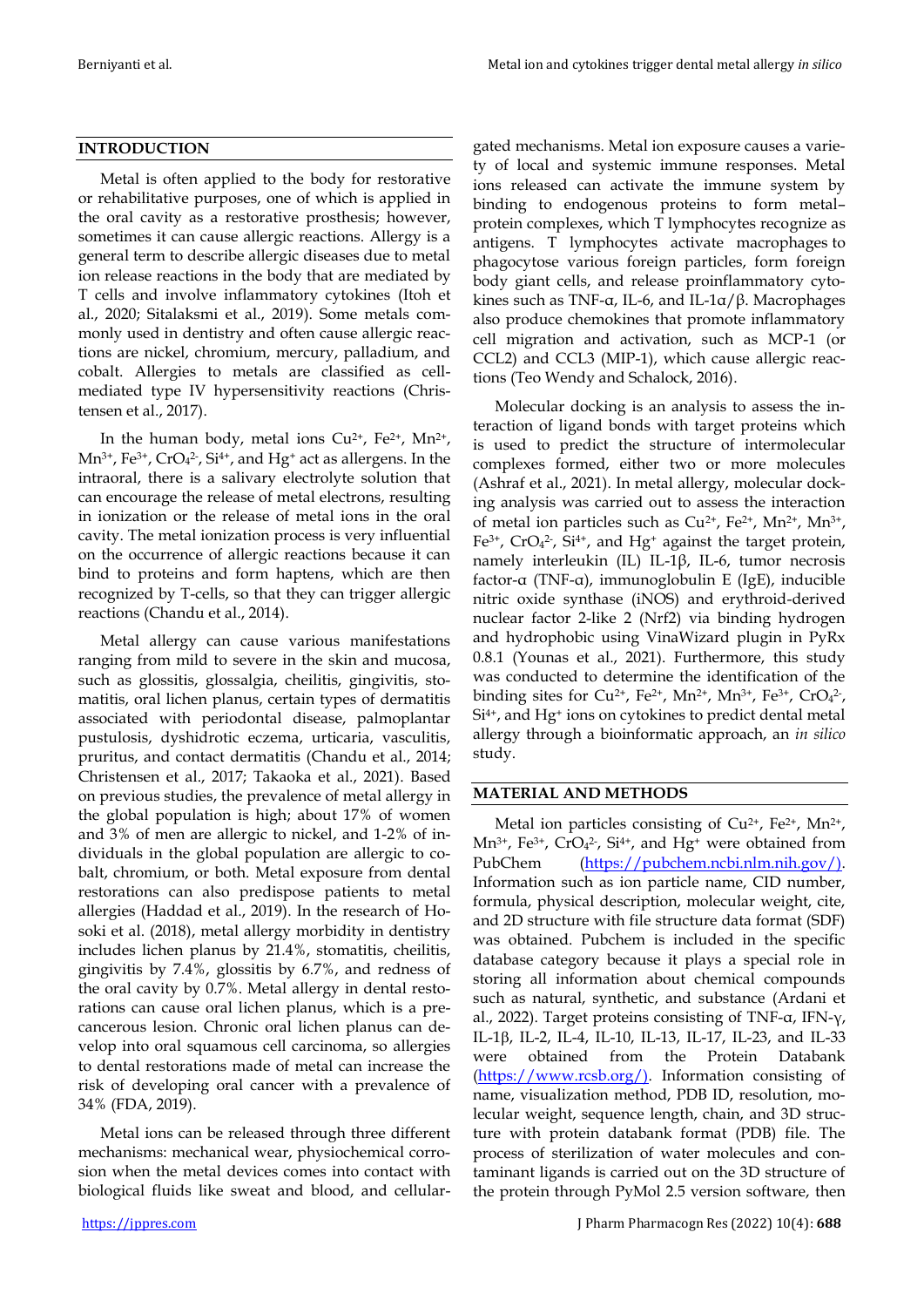the process of minimizing and converting the ligand format into a protein databank format (PDB) file is carried out through the OpenBabel plugin on PyRx 0.8.1 version (Susanto et al., 2018). The minimization of ligands plays a role in increasing the flexibility of the molecular structure with a more positive binding energy (Prahasanti et al., 2021).

Simulation of ligand binding to the target protein domain via molecular docking software was determined by auto grid settings in PyRx 0.8.1 version. A grid is a cube whose position has X, Y, Z axes, and can be adjusted according to the research objectives; the position of the grid can direct the binding of ligands to specific domains (Kharisma et al., 2021). This study uses a blind docking method with a grid position that covers the entire protein domain. This method is used to screen for binding affinity produced by ligands when forming complexes with proteins.

Molecular docking aims to identify the binding ability of a ligand to the protein domain and the interaction pattern formed (Nugraha et al., 2021). Metal ion particles consisting of  $Cu^{2+}$ , Fe<sup>2+</sup>, Mn<sup>2+</sup>, Mn<sup>3+</sup>, Fe<sup>3+</sup>, CrO<sub>4</sub><sup>2</sup>, Si<sup>4+</sup>, and Hg<sup>+</sup> then TNF- $\alpha$ , IFN- $\gamma$ , IL-1 $\beta$ , IL-2, IL-4, IL-10, IL-13, IL-17, IL-23, and IL-33 act as target proteins. The VinaWizard plugin in PyRx 0.8.1 version software in this study was used for blind docking simulations to determine the interaction of metal ion particles on the target protein activation response.

PyMol 2.5 version software in this study was used to visualize the 3D structure of the protein. The visualization method consisted of staining and structural selection (Rantam et al., 2021) PyMol software works

based on the python algorithm to visualize and select stains on specific molecules (Rose et al., 2017). Color selection is used to give specific colors to objects, cartoon structures, transparent surfaces, and shapes are used in this study.

# **RESULTS**

Metal ion particles Cu<sup>2+</sup>, Fe<sup>2+</sup>, Mn<sup>2+</sup>, Mn<sup>3+</sup>, Fe<sup>3+</sup>,  $CrO<sub>4</sub><sup>2</sup>$ , Si<sup>4+</sup>, and Hg<sup>+</sup> were obtained from the Pub-Chem database with information, CID number, formula, physical description, molecular weight, cite, and 2D structure (Table 1). Protein samples consisting of TNF-α, IFN-γ, IL-1β, IL-2, IL-4, IL-10, IL-13, IL-17, IL-23, and IL-33 were obtained from the RCSB PDB database with name, visualization method, PDB ID, resolution, molecular weight, sequence length, chain (Table 2). The 3D structure of the target protein is displayed using PyMol 2.5 version software in the form of cartoons, spheres, and transparent surfaces with a selection of coloring based on the type of molecule (Fig. 1). This study uses a blind docking method to screen or identify the activity of metal ion particles with a more negative binding affinity and ignores the functional binding sites in the protein region, then for the grid arrangement, covering all parts of the protein with different center positions and dimensions (Table 3). This study uses a blind docking simulation aimed at identifying the comparison of the binding activity of metal ion particles  $Cu^{2+}$ ,  $Fe^{2+}$ ,  $Mn^{2+}$ ,  $Mn^{3+}$ ,  $Fe^{3+}$ ,  $CrO<sub>4</sub><sup>2</sup>$ , Si<sup>4+</sup>, and Hg<sup>+</sup> on target proteins (Fig. 2). The docking simulation results show that the metal ion with the most negative binding affinity value binds to the IL-17 protein (Table 4).

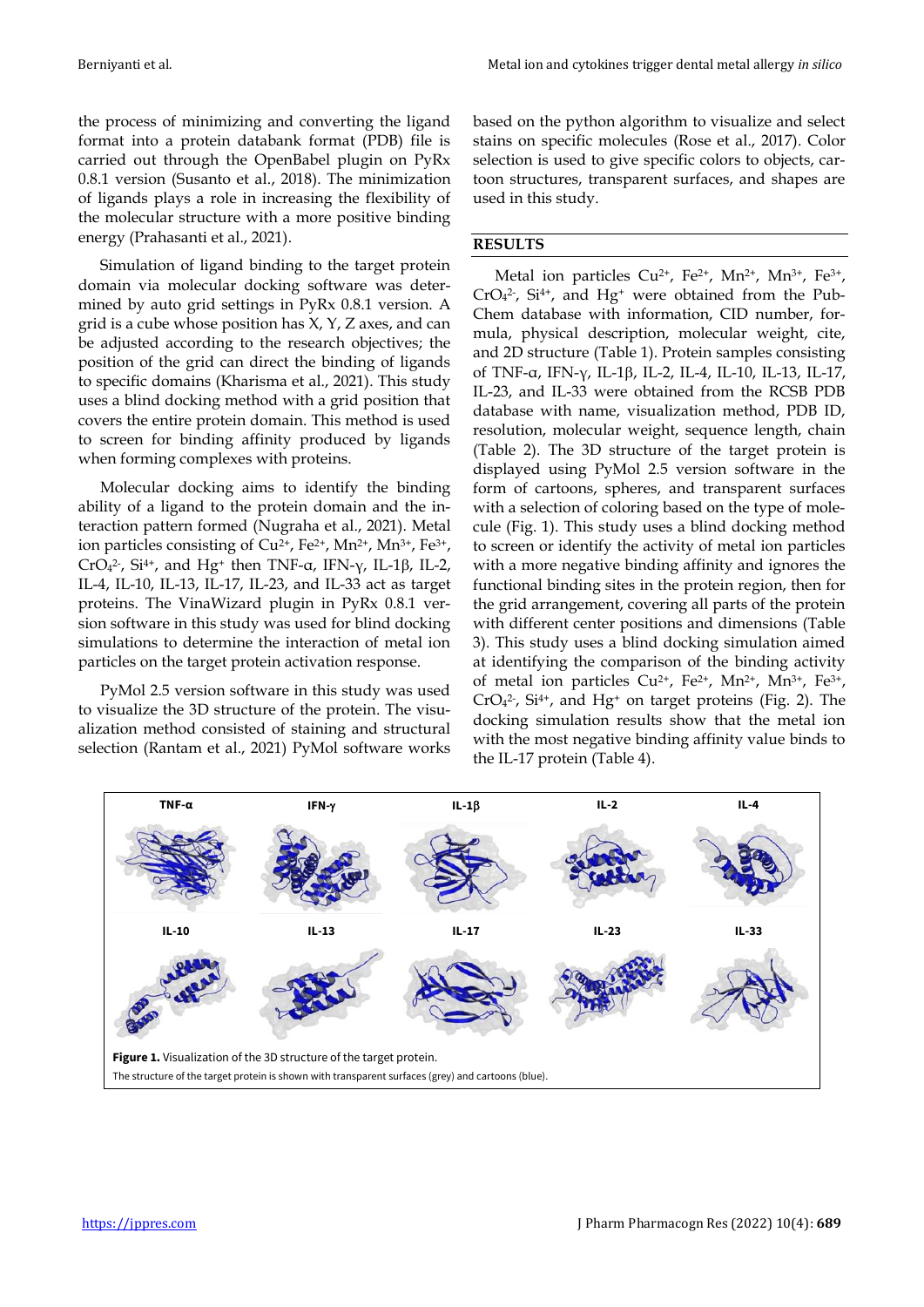

| Name            | <b>CID</b> | Formula                       | <b>Physical</b><br>description | Weight<br>(g/mol) | Cite                                                  |
|-----------------|------------|-------------------------------|--------------------------------|-------------------|-------------------------------------------------------|
| Copper (II)     | 27099      | $Cu2+$                        | Solid                          | 63.55             | https://pubchem.ncbi.nlm.nih.gov/compound/Cupric-ion  |
| Iron (II)       | 27284      | $Fe2+$                        | Solid                          | 55.84             | https://pubchem.ncbi.nlm.nih.gov/compound/Ferrous-ion |
| Manganous (II)  | 27854      | $Mn^{2+}$                     | Solid                          | 54.938            | https://pubchem.ncbi.nlm.nih.gov/compound/Manganese 2 |
| Manganous (III) | 105130     | $Mn^{3+}$                     | Solid                          | 54.938            | https://pubchem.ncbi.nlm.nih.gov/compound/Manganese_3 |
| Iron (III)      | 29936      | $Fe3+$                        | Solid                          | 55.84             | https://pubchem.ncbi.nlm.nih.gov/compound/Ferric-ion  |
| Chromate        | 24461      | CrO <sub>4</sub> <sup>2</sup> |                                | 115.994           | https://pubchem.ncbi.nlm.nih.gov/compound/Chromate    |
| Silicon (IV)    | 4082203    | $Si4+$                        | Solid                          | 28.085            | https://pubchem.ncbi.nlm.nih.gov/compound/Silicon_4   |
| Mercury (I)     | 105133     | $Hg^+$                        |                                | 200.59            | https://pubchem.ncbi.nlm.nih.gov/compound/Mercury 1   |

#### **Table 2** Protein sample retrieval from PDB.

| <b>Name</b>   | <b>Visualization method</b> | <b>PDBID</b>     | <b>Resolution</b><br>(Å) | Weight<br>(kDa) | Sequence length<br>(mer) | Chain |
|---------------|-----------------------------|------------------|--------------------------|-----------------|--------------------------|-------|
| TNF- $\alpha$ | X-RAY DIFFRACTION           | 1TNF             | 2.60                     | 52.11           | 157                      | A/B/C |
| IFN-y         | X-RAY DIFFRACTION           | 1EKU             | 2.90                     | 63.02           | 265                      | A/B   |
| $IL-1\beta$   | <b>SOLUTION NMR</b>         | 2KH <sub>2</sub> |                          | 44.79           | 153                      | A     |
| $IL-2$        | <b>SOLUTION NMR</b>         | 1IRL             |                          | 15.36           | 133                      | A     |
| $IL-4$        | <b>SOLUTION NMR</b>         | 1BBN             |                          | 15.39           | 133                      | A     |
| $IL-10$       | X-RAY DIFFRACTION           | 2H24             | 2.00                     | 18.67           | 160                      | A     |
| $IL-13$       | <b>SOLUTION NMR</b>         | 1GA3             |                          | 12.42           | 113                      | A     |
| $IL-17$       | X-RAY DIFFRACTION           | 4HR9             | 2.48                     | 28.24           | 122                      | A/B   |
| $IL-23$       | X-RAY DIFFRACTION           | 3D87             | 2.90                     | 109.29          | 178                      | A/C   |
| $IL-33$       | <b>SOLUTION NMR</b>         | 2KLL             |                          | 18.16           | 161                      | A     |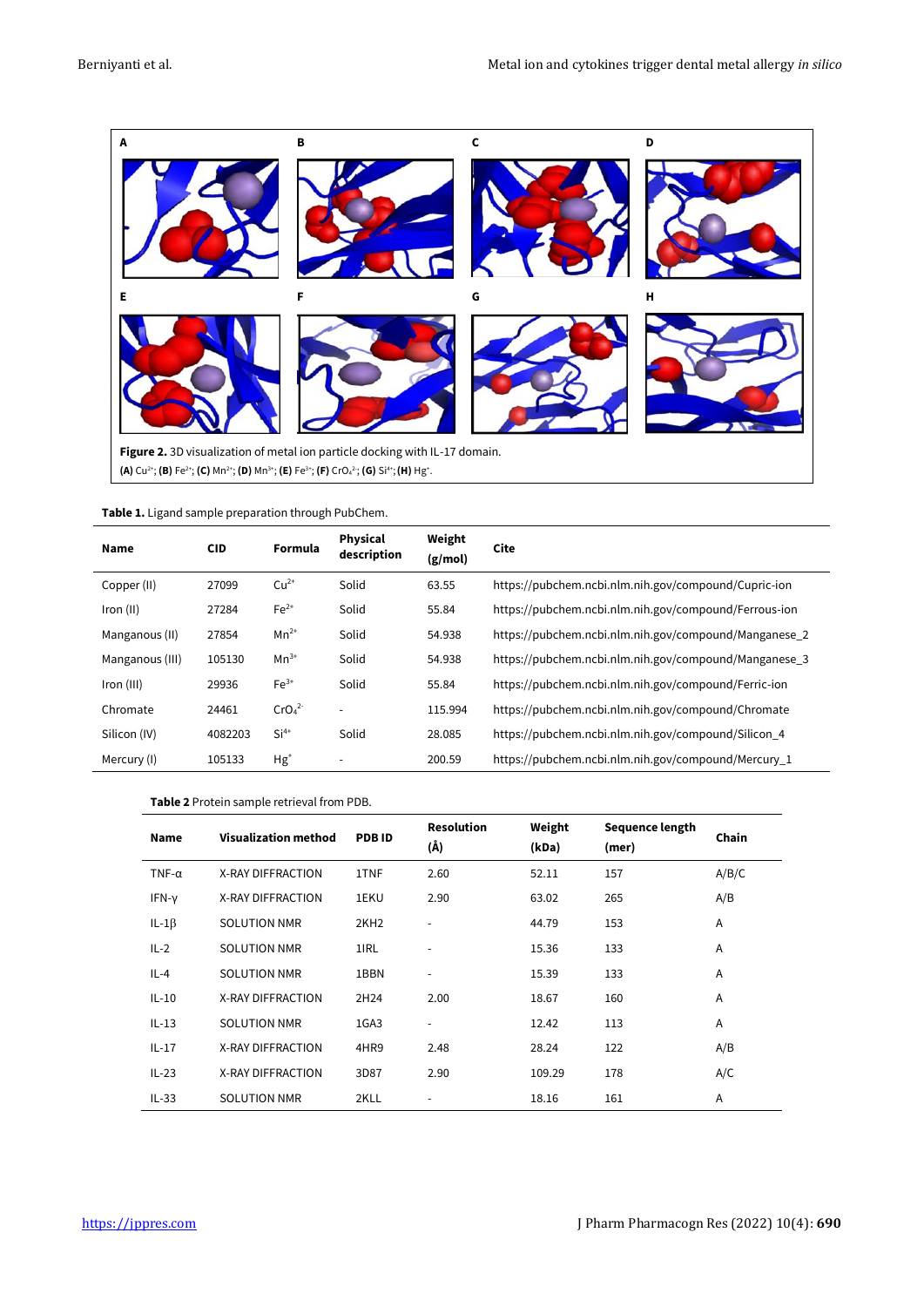|               | Autogrid   |           |        |        |                |        |  |  |  |
|---------------|------------|-----------|--------|--------|----------------|--------|--|--|--|
| Protein       | Center (Å) |           |        |        | Dimensions (Å) |        |  |  |  |
|               | X          | Υ         | z      | X      | Υ              | z      |  |  |  |
| TNF- $\alpha$ | 19.967     | 49.673    | 39.930 | 62.728 | 63.889         | 61.359 |  |  |  |
| IFN-y         | 12.383     | 36.847    | 17.154 | 60.820 | 48.867         | 57.976 |  |  |  |
| IL-1 $\beta$  | $-22.638$  | $-8.676$  | 0.347  | 42.583 | 44.488         | 37.910 |  |  |  |
| $IL-2$        | $-20.586$  | $-36.632$ | 57.530 | 41.257 | 53.945         | 45.511 |  |  |  |
| $IL-4$        | $-0.038$   | 0.309     | 0.008  | 54.006 | 41.665         | 36.190 |  |  |  |
| $IL-10$       | 13.264     | 21.833    | 5.094  | 45.746 | 39.548         | 75.507 |  |  |  |
| $IL-13$       | $-0.911$   | 2.375     | 0.353  | 41.540 | 40.466         | 31.727 |  |  |  |
| $IL-17$       | 11.571     | 28.929    | 48.650 | 56.279 | 39.811         | 52.333 |  |  |  |
| $IL-23$       | 34.784     | 32.333    | 30.075 | 46.012 | 72.949         | 78.274 |  |  |  |
| $IL-33$       | 0.154      | $-0.136$  | 0.152  | 60.607 | 43.044         | 38.753 |  |  |  |

|  | Table 3. The docking grid positions of proteins. |  |  |  |
|--|--------------------------------------------------|--|--|--|
|--|--------------------------------------------------|--|--|--|

**Table 4.** Binding affinity score metal ions particle to cytokines.

|               | <b>Binding affinity (kcal/mol)</b> |              |                          |                           |               |          |                        |                       |  |
|---------------|------------------------------------|--------------|--------------------------|---------------------------|---------------|----------|------------------------|-----------------------|--|
| Protein       | Copper<br>(II)                     | Iron<br>(II) | <b>Manganous</b><br>(II) | <b>Manganous</b><br>(III) | Iron<br>(III) | Chromate | <b>Silicon</b><br>(IV) | <b>Mercury</b><br>(1) |  |
| TNF- $\alpha$ | $-1.3$                             | $-1.3$       | $-1.3$                   | $-1.3$                    | $-1.3$        | $-1.2$   | $-1.0$                 | $-1.0$                |  |
| IFN-y         | $-1.5$                             | $-1.5$       | $-1.5$                   | $-1.5$                    | $-1.5$        | $-1.1$   | $-1.0$                 | $-1.2$                |  |
| $IL-1\beta$   | $-1.2$                             | $-1.2$       | $-1.2$                   | $-1.2$                    | $-1.2$        | $-1.0$   | $-1.0$                 | $-1.0$                |  |
| $IL-2$        | $-1.1$                             | $-1.1$       | $-1.1$                   | $-1.1$                    | $-1.1$        | $-1.0$   | $-0.9$                 | $-0.9$                |  |
| $IL-4$        | $-1.1$                             | $-1.1$       | $-1.1$                   | $-1.1$                    | $-1.1$        | $-1.0$   | $-1.0$                 | $-1.0$                |  |
| $IL-10$       | $-1.3$                             | $-1.3$       | $-1.3$                   | $-1.3$                    | $-1.3$        | $-1.2$   | $-0.5$                 | $-0.4$                |  |
| $IL-13$       | $-1.2$                             | $-1.2$       | $-1.2$                   | $-1.2$                    | $-1.2$        | $-1.1$   | $-0.9$                 | $-1.1$                |  |
| $IL-17$       | $-1.6$                             | $-1.6$       | $-1.6$                   | $-1.6$                    | $-1.6$        | $-1.6$   | $-1.6$                 | $-1.6$                |  |
| $IL-23$       | $-1.3$                             | $-1.3$       | $-1.3$                   | $-1.3$                    | $-1.3$        | $-1.2$   | $-1.2$                 | $-1.2$                |  |
| $IL-33$       | $-1.3$                             | $-1.3$       | $-1.3$                   | $-1.3$                    | $-1.3$        | $-1.2$   | $-1.2$                 | $-1.1$                |  |

# **DISCUSSION**

Molecular docking plays a role in determining the ability of the ligand activity to the target protein when an interaction occurs concerning the binding affinity formed (Kharisma et al., 2020). Binding affinity is the binding energy formed when there is an interaction between protein and ligand. This energy is formed through a reversible reaction at constant temperature and pressure according to the laws of thermodynamics (Ramadhani et al., 2022). Visualization of the docking results of metal ion particles  $Cu^{2+}$ ,  $Fe^{2+}$ ,  $Mn^{2+}$ ,  $Mn^{3+}$ , Fe<sup>3+</sup>, CrO<sub>4</sub><sup>2-</sup>, Si<sup>4+</sup>, and Hg<sup>+</sup> with IL-17, which has the most negative binding energy is shown in Fig. 2, the structure of spheres and cartoons. The interaction between the ligand and the target protein domain results in the formation of weak bonds that play a role

in triggering the activation of the protein's biological response (Prahasanti et al., 2021). The results showed that metal ion particles could trigger the activation of IL-17 protein, which allows the inflammatory response to occur because the protein is classified as a proinflammatory agent type.

The cause of allergic reactions to dental metalbased materials in the oral cavity is due to the corrosion process of the metal. Corrosion is an electrochemical reaction in metal that can trigger the release of metal ions. The factors that cause corrosion are low salivary pH, highly reactive metal ions such as halides which can cause oxidation on metal surfaces, and the presence of intraoral bacteria that can aggravate corrosion. The protein content of saliva can affect the release of metal ions through saliva. This is because proteins act as electrolyte media that can trigger elec-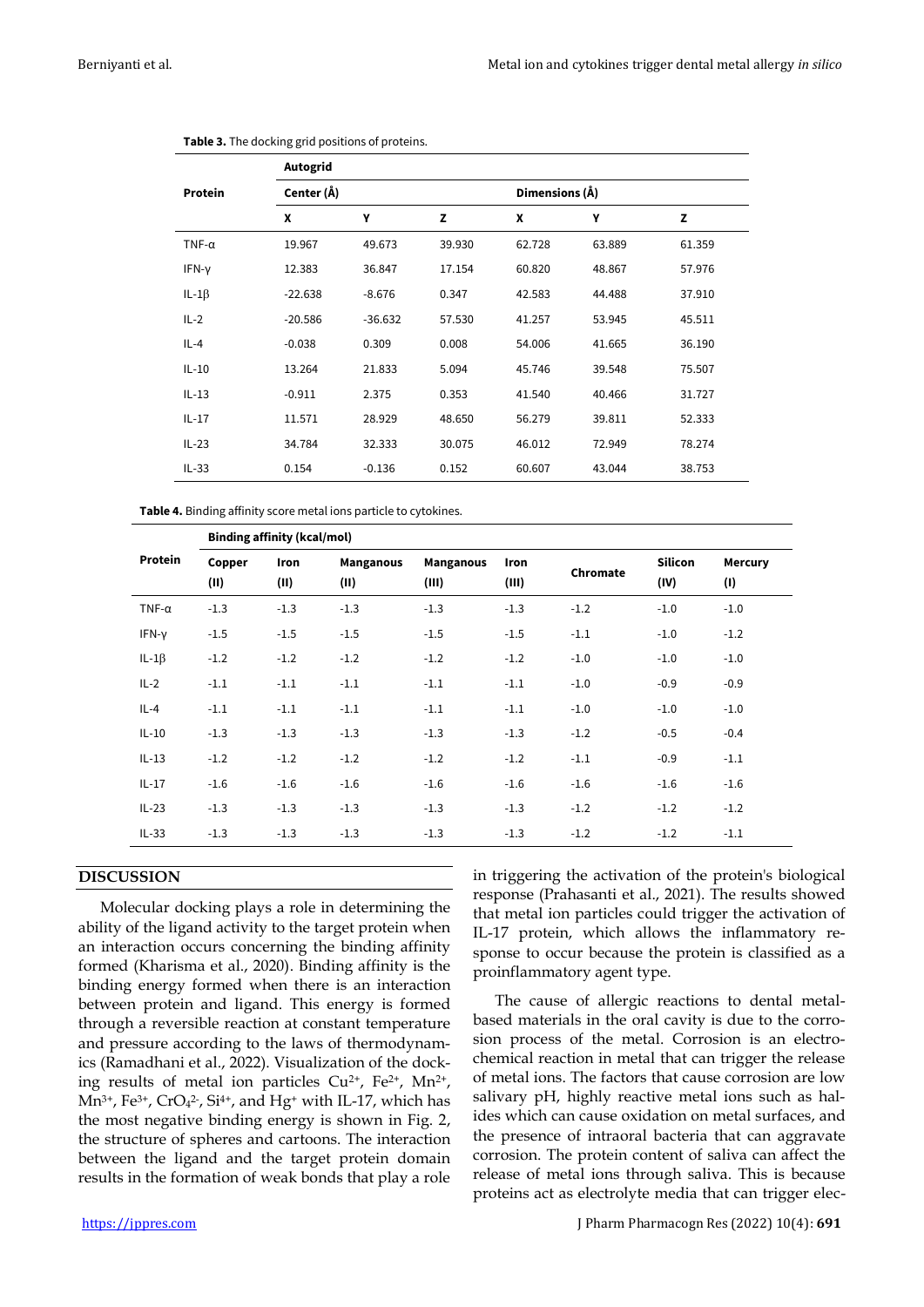trochemical reactions. An electrochemical reaction is a reaction consisting of an anode (experiencing oxidation) and a cathode (experiencing reduction). Particles of metal ions  $Cu^{2+}$ , Fe<sup>2+</sup>, Mn<sup>2+</sup>, Mn<sup>3+</sup>, Fe<sup>3+</sup>, CrO<sub>4</sub><sup>2</sup>-, Si<sup>4+</sup>, and Hg<sup>+</sup> as anodes and H+ ions from electrolyte media as cathodes, thus affecting corrosion and metal ionization such as  $Cu^{2+}$ , Fe<sup>2+</sup>, Mn<sup>2+</sup>, Mn<sup>3+</sup>, Fe<sup>3+</sup>, CrO<sub>4</sub><sup>2-</sup>, Si<sup>4+</sup>, and Hg<sup>+</sup> besides the low salivary pH also increases the metal oxidation process resulting in corrosion, which in turn can lead to intraoral metal allergy (Dundu and Aditya, 2017).

Metallic materials are often used in dentistry, such as copper  $(Cu^{2+})$  used in orthodontic wire and brackets (Agnihotri et al., 2020). Iron (Fe<sup>2+</sup>, Fe<sup>3+</sup>) and manganese ( $Mn^{2+}$ ,  $Mn^{3+}$ ) can be used as base materials for stainless steel in the manufacture of orthodontic wires, endodontic instruments such as files and reamers, temporary space maintainers, and prefabricated crowns, chromium  $(CrO<sub>4</sub><sup>2</sup>)$  is often combined with other metals such as nickel and cobalt which can be used as ceramic-metal restorations, and metal frames in removable dentures and are used as alloys for NiCr or COCr metal castings. Silicon  $(Si<sup>4+</sup>)$  is used as a ceramic-metal restorative material. Hg<sup>+</sup> and  $Cu^{2+}$  are used as base materials for amalgam fillings for dental restorations (Jukka, 2018; Sakaguchi and Ferracane, 2019).

Particles of Metal ions Cu<sup>2+</sup>, Fe<sup>2+</sup>, Mn<sup>2+</sup>, Mn<sup>3+</sup>, Fe<sup>3+</sup>,  $CrO<sub>4</sub><sup>2</sup>$ , Si<sup>4+</sup>, and Hg<sup>+</sup> can cause allergies with various manifestations of the oral mucosa such as glossitis, cheilitis, dysgeusia, stomatitis, gingivitis, the sensation of discomfort in the oral cavity, glossodynia or painful tongue) and oral lichen planus (Maeno et al., 2021). Metal allergic manifestations can also occur on the skin, such as palmoplantar pustulosis, dermatitis, including atopic dermatitis, and monetary eczema (Kitagawa et al., 2019). When metal ions penetrate the skin and mucosa, metal ions will bind to proteins and form haptens, then T lymphocyte induction occurs. Activated T cells will produce inflammatory cytokines such as TNF-α, IFN-γ, IL-1β, IL-2, IL-5, and IL-10, and inflammatory chemokines that trigger allergic reactions resulting in characteristic lesions at the site of exposure (Pazzini et al., 2016; Saito et al., 2016). Exposure to metal ions in the body can also increase IL-17 secretion through increased ZIP-8 expression (Bonaventura et al., 2017). The IL-17 cytokine is produced as an inflammatory mediator that can increase the inflammatory response. Th17-mediated inflammatory responses with overproduction of the proinflammatory cytokine IL-17 play an important role in the induction of immune dysfunction and the pathogenesis of inflammatory diseases such as rheumatoid arthritis, allergic asthma, and multiple sclerosis (Her and Kavanaugh, 2016; Liu et al., 2020). Previous stud-

ies have shown that metal exposure in the body can cause allergic reactions due to the involvement of inflammatory cytokines mediated by T cells (Sitalaksmi et al., 2019). A previous study showed that metal allergy might result from increased expression of inflammatory cytokines such as IFN-γ, IL-4, and IL-10 (Nakasone et al., 2018).

# **CONCLUSION**

The particle of metal Ions  $Cu^{2+}$ , Fe<sup>2+</sup>, Mn<sup>2+</sup>, Mn<sup>3+</sup>,  $Fe<sup>3+</sup>$ , CrO<sub>4</sub><sup>2</sup>-, Si<sup>4+</sup>, and Hg<sup>+</sup> can cause allergic reactions that can be predicted through molecular docking (*in silico*), which is indicated by the binding value. The most negative affinity binds to the IL-17 protein. Low salivary pH will increase the metal oxidation process, and an electrochemical reaction triggers the release of metal ions resulting in corrosion, which can then lead to metal allergies in the oral cavity. Further research is needed to examine metal ions against metal-allergic cytokines *in vitro* and *in vivo*.

## **CONFLICT OF INTEREST**

The authors declare no conflicts of interest.

## **ACKNOWLEDGMENTS**

The authors would like to thank the Faculty of Dental Medicine, Universitas Airlangga, Surabaya, Indonesia for outstanding and abundant support. This research did not receive any specific grant from funding agencies in the public, commercial, or not-for-profit sectors.

## **REFERENCES**

- Agnihotri R, Gaur S, Albin S (2020) Nanometals in dentistry: Applications and toxicological implications-a systematic review. Biol Trace Elem Res 197(1): 70–88.
- Ardani IGAW, Nugraha AP, Suryani NM, Pamungkas RH, Vitamamy DG, Susanto RA, Sarno R, Fajar A, Kharisma VD, Nugraha AP, Noor TNEBTA (2022) Molecular docking of polyether ether ketone and nanohydroxyapatite as biomaterial candidates for orthodontic mini-implant fabrication. J Pharm Pharmacogn Res 10(4): 676–686.
- Ashraf T, Taneez M, Kalsoom S, Irfan T, Shafique MA (2021) Experimental calculations of metals content in skin-whitening creams and theoretical investigation for their biological effect against tyrosinase enzyme. Biol Trace Elem Res 199(9): 3562–3569.
- Bonaventura P, Lamboux A, Albarède F, Miossec P (2017) Regulatory effects of zinc on cadmium-induced cytotoxicity in chronic inflammation. PLoS One 12(7): e0180879.
- Chandu GS, Hema BS, Mahajan H, Mishra S (2014) Dental metal allergy: An update. J Res Adv Dent 3(3): 156–163
- Christensen TJ, Samant SA, Shin AY (2017) Making sense of metal allergy and hypersensitivity to metallic implants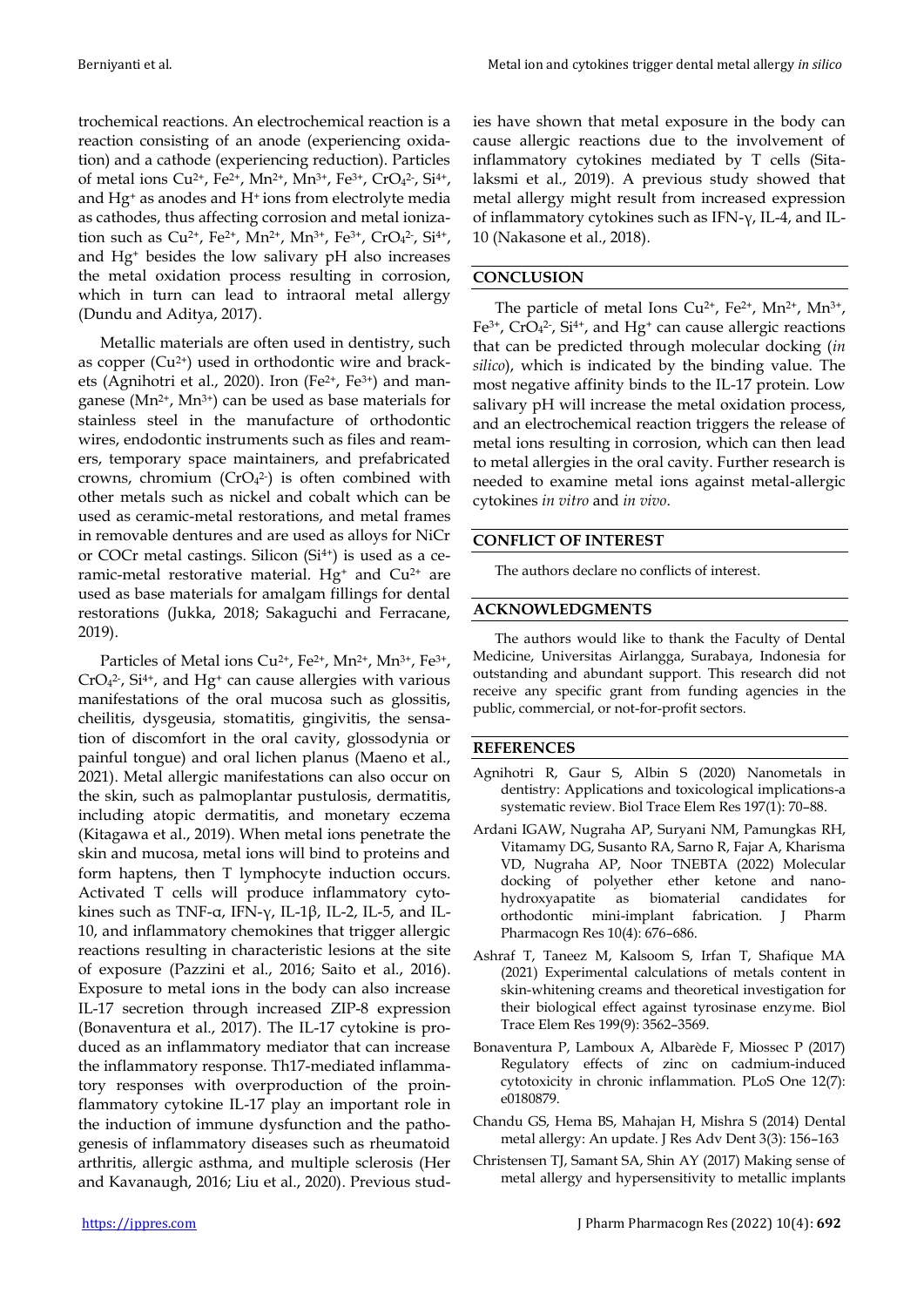in relation to hand surgery. J Hand Surg Am 42(9): 737– 746.

- Dundu MAJ, Aditya G (2017) The effect of 50% betel leaf extract (*Piper betle* L.) on the release of metal ions (Ni, Cr and Fe) in orthodontic brackets. Odonto Dent J 4(1): 32–37.
- FDA Food and Drug Administration (2019) Biological Responses to Metal Implants: Clinical Response to Metal Implants.
- Haddad SF, Helm MM, Meath B, Adams C, Packianathan N, Uhl R (2019) Exploring the incidence, implications, and relevance of metal allergy to orthopaedic surgeons. J Am Acad Orthop Surg Glob Res Rev 3(4): e023.
- Her M, Kavanaugh A (2016) Alterations in immune function with biologic therapies for autoimmune disease. J Allergy Clin Immunol 137(1): 19–27.
- Hosoki M, Nishigawa K, Tajima T, Ueda M, Matsuka Y (2018) Cross-sectional observational study exploring clinical risk of titanium allergy caused by dental implants. J Prosthodont Res 62(4): 426–431.
- Itoh E, Furumura M, Furue M (2020) Rate of actual metal allergy prior to dental treatment in subjects complaining of possible metal allergy. Asian Pac J Allergy Immunol 38(3): 186–189.
- Jukka (2018) Dental Materials (Priciples and Applications): Dental Amalgam 3rd Ed. Paramount Books (Pvt.) Ltd.
- Kharisma VD, Ansori ANM, Nugraha AP (2020) Computational study of ginger (*Zingiber officinale*) as E6 inhibitor in human papillomavirus type 16 (HPV-16) infection. Biochem Cell Arch 20(1): 3155–3159.
- Kharisma VD, Widyananda MH, Ansori ANM, Nege AS, Naw SW, Nugraha AP (2021) Tea catechin as antiviral agent via apoptosis agonist and triple inhibitor mechanism against HIV-1 infection: A bioinformatics approach. J Pharm Pharmacogn Res 9(4): 435–445.
- Kitagawa M, Murakami S, Akashi Y, Oka H, Shintani T, Ogawa I, Inoue T, Kurihara H (2019) Current status of dental metal allergy in Japan. J Prosthodont Res 63(3): 309–312.
- Liu J, Wang Y, Zhao H, Mu M, Guo M, Nie X, Sun Y, Xing M (2020) Arsenic (III) or/and copper (II) exposure induce immunotoxicity through trigger oxidative stress, inflammation and immune imbalance in the bursa of chicken. Ecotoxicol Environ Saf 190: 110127.
- Maeno M, Tamagawa-Mineoka R, Arakawa Y, Masuda K, Adachi T, Katoh N (2021) Metal patch testing in patients with oral symptoms. J Dermatol 48(1): 85–87.
- Nakasone Y, Kumagai K, Matsubara R, Shigematsu H, Kitaura K, Suzuki S, Satoh M, Hamada, Suzuki R RS (2018) Characterization of T cell receptors in a novel murine model of nickel-induced intraoral metal contact allergy. Plos One 13(12): e0209248.
- Nugraha AP, Rahmadhani D, Puspitaningrum MS, Rizqianti Y, Kharisma VD, Ernawati DS (2021) Molecular docking of anthocyanins and ternatin in *Clitoria ternatea* as coronavirus disease oral manifestation therapy. J Adv Pharm Technol Res 12(4): 362.
- Pazzini C, Pereira L, Peconick A, Marques LS, Paiva SM (2016) Nickel allergy: Blood and periodontal evaluation after orthodontic treatment. Acta Odontol Latinoam 29(1): 42–48.
- Prahasanti C, Nugraha AP, Kharisma VD, Ansori ANM, Ridwan RD, Putri TPS, Ramadhani NF, Narmada IB, Ardani IGAW, Ramadhani NF, Noor TNEBA (2021) A bioinformatic approach of hydroxyapatite and polymethylmethacrylate composite exploration as dental implant biomaterial. J Pharm Pharmacogn Res 9(5): 746–754.
- Ramadhani NF, Nugraha AP, Rahmadhani D, Puspitaningrum MS, Rizqianti Y, Kharisma VD, Noor TNEBTA, Ridwan RD, Ernawati DS, Nugraha AP (2022) Anthocyanin, tartaric acid, ascorbic acid of roselle flower (*Hibiscus sabdariffa* L.) for immunomodulatory adjuvant therapy in oral manifestation coronavirus disease-19: An immunoinformatic approach. J Pharm Pharmacogn Res 10(3): 418–428.
- Rantam FA, Kharisma VD, Sumartono C, Nugraha J, Wijaya AY, Susilowati H, Kuncorojakti S, Nugraha AP (2021) Molecular docking and dynamic simulation of conserved B cell epitope of SARS-CoV-2 glycoprotein Indonesian isolates: An immunoinformatic approach. F1000Res 10: 813.
- Rose PW, Prlić A, Altunkaya A, Bi C, Bradley AR, Christie CH, Costanzo LD, Duarte JM, Dutta S, Feng Z, Green RK, Goodsell DS, Hudson B, Kalro T, Lowe R, Peisach E, Randle C, Rose AS, Shao C, Tao YP, Valasatava Y, Voigt M, Westbrook JD, Woo J, Yang H, Young JY, Zardecki C, Berman HM, Burley SK (2017) The RCSB protein data bank: integrative view of protein, gene and 3D structural information. Nucleic Acids Res 45(D1): D271–D281.
- Saito M, Arakaki R, Yamada A, Tsunematsu T, Kudo Y, Ishimaru N (2016) Molecular mechanisms of nickel allergy. Int J Mol Sci 17(2): 202.
- Sakaguchi R, Ferracane JPJ (2019) Craig's Restorative Dental Materials. 14th Ed. Elsevier.
- Sitalaksmi RM, Ito K, Ogasawara K, Suto Y, Itabashi M, Ueda K, Hirasawa N, Narushima T, Hendrijantini N, Kresnoadi U, Sasaki K (2019) COX-2 induces T cell accumulation and IFN-γ production during the development of chromium allergy. Autoimmunity 52(5–6): 228–234.
- Susanto H, Kharisma V, Listyorini D, Taufiq A, Sunaryono, Aulanni'am (2018) Effectivity of black tea polyphenol in adipogenesis related IGF-1 and its receptor pathway through in silico based study. J Phys Conf Ser 1093(1): 012037.
- Takaoka Y, Akiba Y, Nagasawa M, Ito A, Masui Y, Akiba N, Eguchi K, Miyazawa H, Tabeta K, Uoshima K (2021) The relationship between dental metal allergy, periodontitis, and palmoplantar pustulosis: An observational study. J Prosthodont Res. doi: 10.2186/jpr.JPR\_D\_20\_00307
- Teo Wendy ZW, Schalock PC (2016) Hypersensitivity reactions to implanted metal devices: Facts and fictions. J Investig Allergol Clin Immunol 26(5): 279–294.